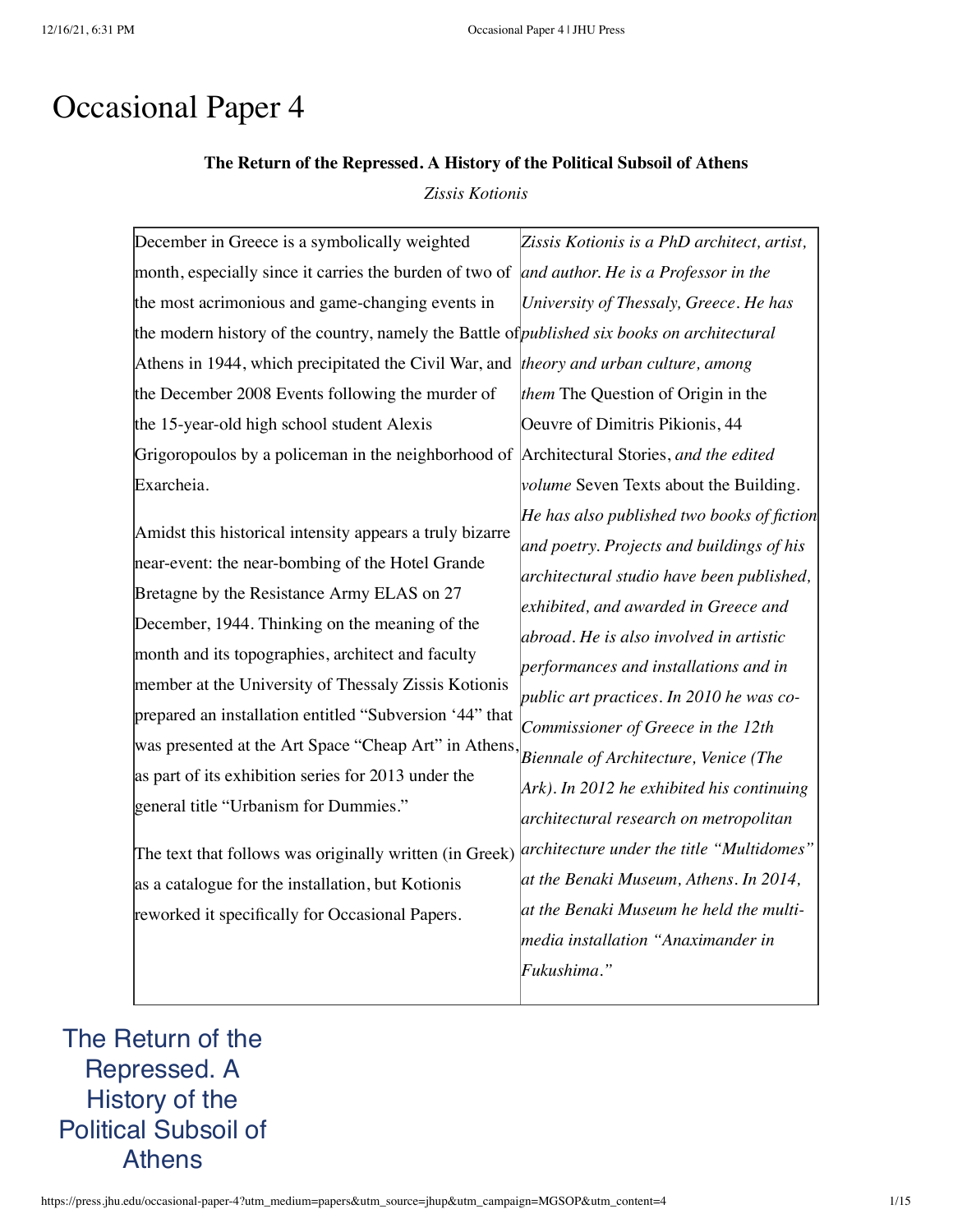**ON THE UNDER-MINING OF "GRAND BRETAGNE/ GREAT BRITAIN" BY ELAS (THE GREEK PEOPLE'S LIBERATION ARMY), 27 DECEMBER, 1944**

12/16/21, 6:31 PM Occasional Paper 4 | JHU Press



Multimedia installation "SUBVERSION '44,"

In Art Space "Cheap Art". Athens, Exarcheia

February-March 2013

Curator: "Salon de Vortex"

Exhibition Series "Urbanism for Dummies"

# *Zissis Kotionis University of Thessaly, Volos*

**"URBANISM FOR DUMMIES" / CHEAP ART**

*Athens 2013*

The "Return of The Repressed" is a deconstructive re-membrance of the historic plan to explode the Hotel Grand Bretagne (Great Britain) in the center of Athens, at Christmastime of 1944, by the forces of the Greek People's Liberation Army (ELAS). The hotel at that time hosted the general headquarters of the British forces that were stationed in Athens, and was also the base of the Provisional Greek government. The subversive intent was to blow up the hotel-turned-headquarters during the scheduled conference of the delegates of the Allied Forces, presided over by the British Prime Minister, Winston Churchill. Employing a psychoanalytic lens, this interpretive approach to the events endeavors to highlight the territorial/spatial dimensions of this almost-event, especially as they implicate the political aspects of the Athenian urban subsoil. Reading the event retrospectively in this way, one can

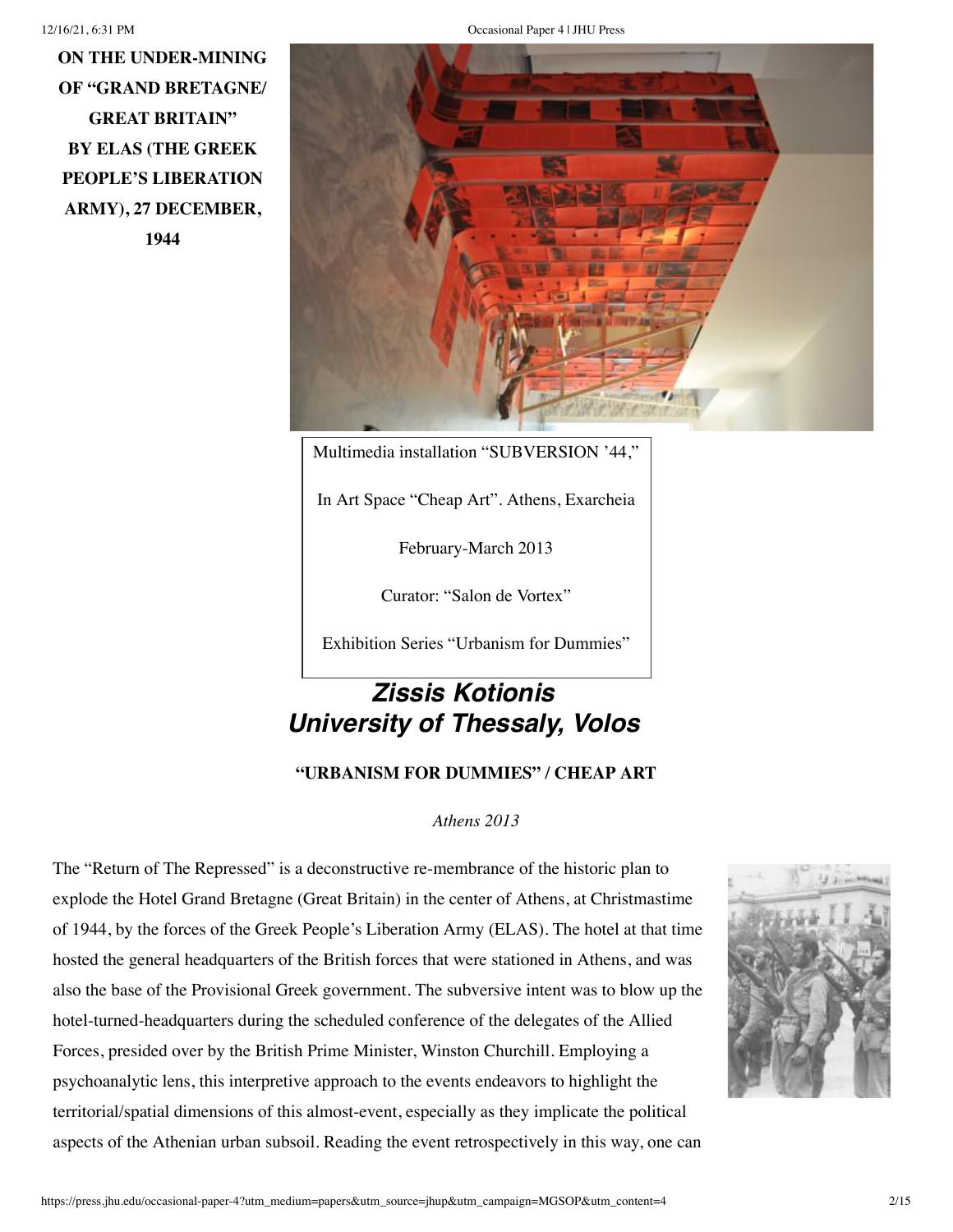see its resonance in events, actions, and engagements of today. The event's remembrance and archiving comprise a descent into the urban subsoil and its dark infrastructures, in order to highlight its materiality and corporeality as an assimilating terrain for the urban unconscious and inhibited collective desire. There is scarcely any data available on the planned sabotage at the Grand Bretagne by the forces of the Liberation Army. What little evidence exists in fragmentary testimonies and historical references is contradictory both in the description of

A celebration of the Greek People's Liberation Army, with the Grand Bretagne in the background.

the events themselves and in the appraisal of the reasons leading as much to the sabotage attempt as to its eventual abandonment.<sup>[1](https://press.jhu.edu/occasional-paper-4?utm_medium=papers&utm_source=jhup&utm_campaign=MGSOP&utm_content=4#note1)</sup>

One such reference is the extreme scenario according to which the undermining of "Grand Bretagne/ Great Britain" was an idea conceived by the leadership of the Greek Communist Party in view of Churchill's visit to Greece, in order to engage in barter—the Party would willing take a neutral position in exchange for a more favorable treatment of the Greek Left by the British leader. This extreme version appears, of course, perfectly laughable once one reviews the ineffectual record of the party's leadership not just in terms of setting up a bluff for an opponent but in steering a consistent tactical course with clear strategic goals in space and time.

Another version for the failure of the sabotage, taken up in the scenario of the film Red Train released in the years immediately after the junta (1981), illustrates the radical divergence between, on the one hand, the spontaneous wish of ELAS's armed fighters to shake off by any and every means, the new impending rule imposed from abroad – meaning the German occupation traded-in for the British one—and, on the other, the ineptitude of the party leadership on the bureaucratic level. Eventually, the politico-military immobilization of the Left vis-a-vis the English is chalked up as a "betrayal" of the Greek Left by the political leadership of the Soviet Union.

## **REPRESSION**

The repression of the event by contemporary historiography probably means that any reference to it, however remote that reference might appear, cannot usefully serve the process of the recovery of history. In addition, the repression indicates that the period of December '44 is not yet sufficiently distant, not so much temporally as in terms of the values invested in the political subjects of that time and their symbolic relation to the present. By contrast, the blowing up, for instance, of the Turkish flagship by Greek fighters in the liberation struggle of 1821, the circumstances of which fairly resemble the intended sabotage of the Grand Bretagne in '44, is well assimilated in Greek history and historiography as a heroic act, and quite understandably so. In other words, an act of active resistance in a contestation which has been imbued with a standardized, symbolic content is considered fair historical play. The enemy is no longer here, the volcano is considered inactive. On the other hand, the reaction to an invader, the contestation with whom remains suspended in symbolic terms, is repressed in order that it might not be judged. The volcano remains active. And at the present time, the contestation remains repressed by all the political agencies, which are even today reproducing the political polarizations that gave rise to the sabotage attempt against the Grand Bretagne.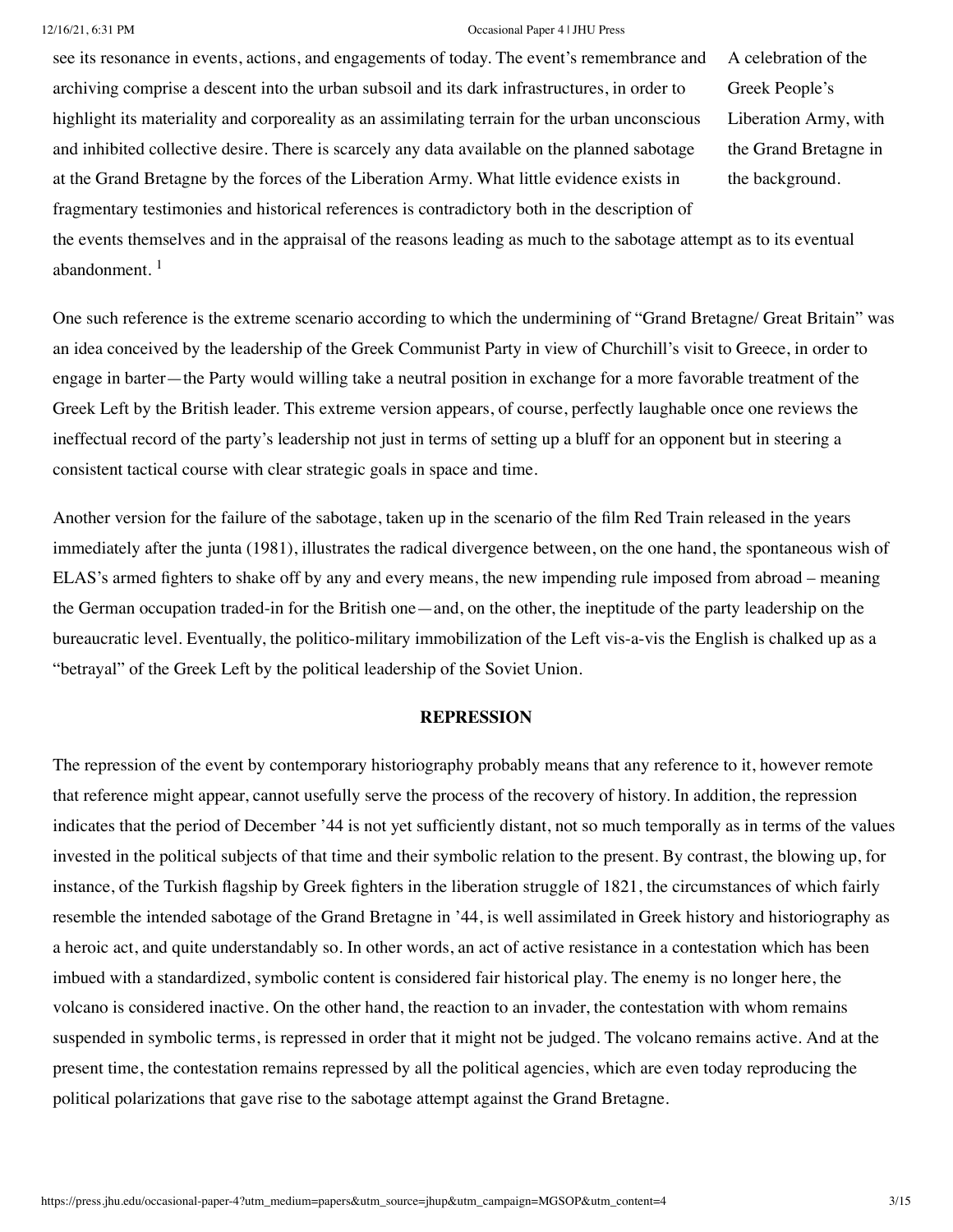Let us consider the repression of an act within a subject's history, in tandem with a reflection on the act of sabotage itself. However, who is here the subject of the "sabotage" and who the subject of "repression"? To start with, the subject of the sabotage is a few dozen of more or less unknown partisans of the Resistance, barely visible against the grey background of history. As for the repression of history, that concerns a generalized, collective subject, which is at the same time also fairly vague—as vague, in fact, as the designation of "we, today." Who are we today who have repressed a historical event such as the attempt to (literally) under-mine, sabotage, bomb the conference at the Grand Bretagne in December 1944? I venture to say that we are that one polymorphous and contradictory subject of history that acquired its political consciousness in post-war Greece. We are precisely the subject formed on the collective trauma of the Greek civil war. What is more, within that contradictory aggregate called "we, today," a schema of the defeat's wound remains active, especially for those of its elements who locate their ideological identity today, more or less critically, on that of the "saboteurs." This potential identification of a current, reflective viewpoint with the assumed viewpoint of the saboteurs of '44, allows us to posit that the subject of the "sabotage" and the subject of "repression" is a unitary, invented subject, whose construction is based on a continuing desire. That desire, for resistance and revolt, circulates like a ghost through different time periods and imbues historical events with a meaning persisting as a protracted presence of the past.

## **THE PRESENCE OF THE PAST**

It so happens that that "the presence of the past," an eminent notion bequeathed to our vocabulary by St. Augustine  $(1909)$ <sup>[2](https://press.jhu.edu/occasional-paper-4?utm_medium=papers&utm_source=jhup&utm_campaign=MGSOP&utm_content=4#note2)</sup> can be activated through its political as well as its psychoanalytic dimensions. "The presence of the past" could not have presented itself had our present not been populated with meanings that make it possible for the past to reside within the present. As a case in point, the incidental but also emblematic designation of the political events in Athens in December 2008 as "December of '08" already entails a kind of annexation of history through the direct, irredeemable reference to the "December of '44." The common temporal designation, that symbolically loaded "December," signifies a historical redoubling. Then, just as now (speaking in practical terms), the common element is the revolt within the borders of the city. "Revolt" is, perhaps, the paramount concept of the political vocabulary which claims within itself the intensity and explosiveness of a collective desire. And, unavoidably, the suppression of revolt claims within itself the very suppression of desire. Though this approach to the genealogies of concepts, bridging politics and psychoanalysis, may be fairly mundane, it nevertheless remains productive.

The reasons that lend support to the claim that the "sabotage" became the object of repression by the collective psychic personality of the Greek Left are twofold. One is the aborted outcome of the operation and the other is the non-effective action plan, in terms of the political vocabulary of the so-called mass movement. Even today, a contemporary historian of the Greek Left movement commenting on the event wondered: "Can you imagine what would have actually happened had the Partisans in fact managed to blow up the hotel along with Churchill and the whole of the foreign political leadership? It would have been a death sentence not just for the militant left but for post-war Greece in its entirety."<sup>[3](https://press.jhu.edu/occasional-paper-4?utm_medium=papers&utm_source=jhup&utm_campaign=MGSOP&utm_content=4#note3)</sup>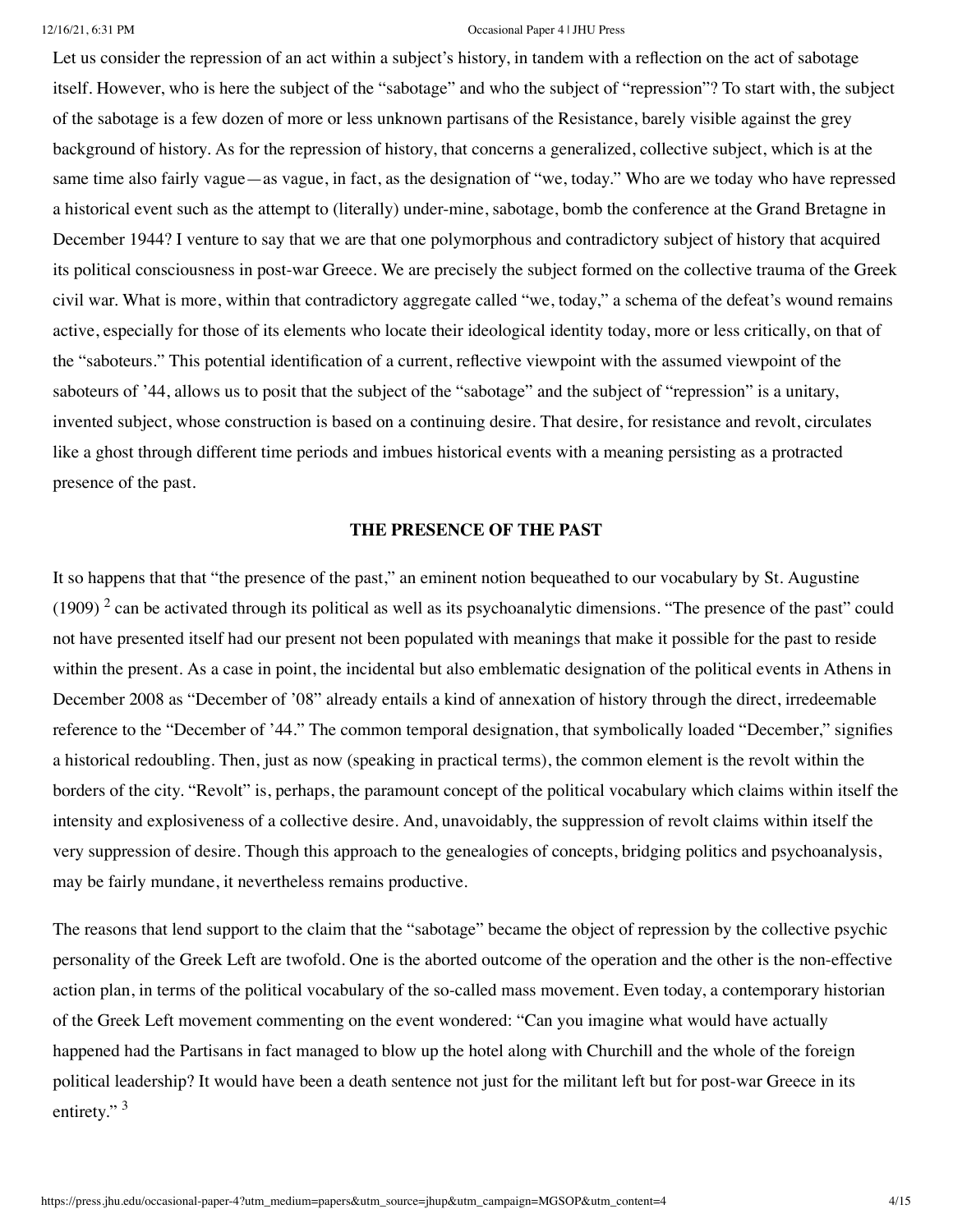This is yet another version of the presence of the past. The Historian cannot avoid looking at the event as something persisting, which might happen today or tomorrow, the way it happened yesterday, and which might be equally subversive, equally destructive for "us" as it was in its initial conceptualization. But there is yet another retrospective understanding of the almost-sabotage that also prompts the subject (that indefinite "some-of-us") to repress it; it is the version of repression brought about by the frustration caused by the mission's failure, the disclosure of the plan in the unfolding of the operation, the possible treason, the defeat of the "heroic" group of saboteurs. The mission's abortiveness is repressed precisely because its success would have been the deep fulfillment of the desire for revolt, retribution, victory, and dominance.

The Greek post-war personality of the Left, neurotic as it may be, is full of experiences of repression. From expectation to frustration and from frustration to new expectation, it is as if that neurotic subject is traversing a long path where, although the landscape changes, it can only register the repetition of the same narrative theme over and over again. Naturally, the repression of the subversive event by the subject that represses what it desires so formidably is of the most intensive kind. Nevertheless, this traumatic repression is no different in kind from the rest, the ones based on the feeling of self-entrapment and repulsion. The neurotic who would have liked Churchill ejected like Santa Claus up into the cold Athenian sky by the propulsion force of seven hundred and fifty kilos of explosives rising up from the sewage system underneath Syntagma Square, feels deep down that with the deferral of the explosion, he was taught his lesson. And this may be the only way that he might be able, at some future point, to have another go at the mischief.

# **TOPOLOGY OF THE SUBSOIL**

In Freud's well-known diagram of the topology of the psychic system, one sees the outline of an overblown humanlike figure. The more-or-less-head hosts perception and mental cognition; the upper segment, the wide body-like part represents presumably the respiratory system and the heart and is occupied by the preconscious, while in the segment below the waist resides what else but the unconscious. In the final bit, in the general area where the genitals would be, stuck at a perpendicular angle, is the "id." Much like a scar or something carved out of the figure's shape under the balancing horizon line of the "ego" placed at a diagonal appears "the repressed." The repressed is the only portion of the psychic system where a discontinuity is observable on the body's outer surface, where there is an inward recessing. The diagonal shape of the recess makes it appear somewhat incongruous in relation to the rest of the elements, which have a balanced topology, above and below the horizontal line of the ego. This imposed outlet, this incongruous, unnatural duct, ushers in the real from the external world, in the form of every manner of repressed representation,  $4$  and hoards it in the area of the unconscious. The picture brings to mind surgical operations in the abdominal region, even a colostomy incision.



S. Freud's topological diagram of the psychic system from the 31st lecture in 1932, New Introductory Lectures to Psychoanalysis, Standard Edition. Translated by James Strachey, introduction by Peter Gay. New York: W.W. Norton & Co., 98.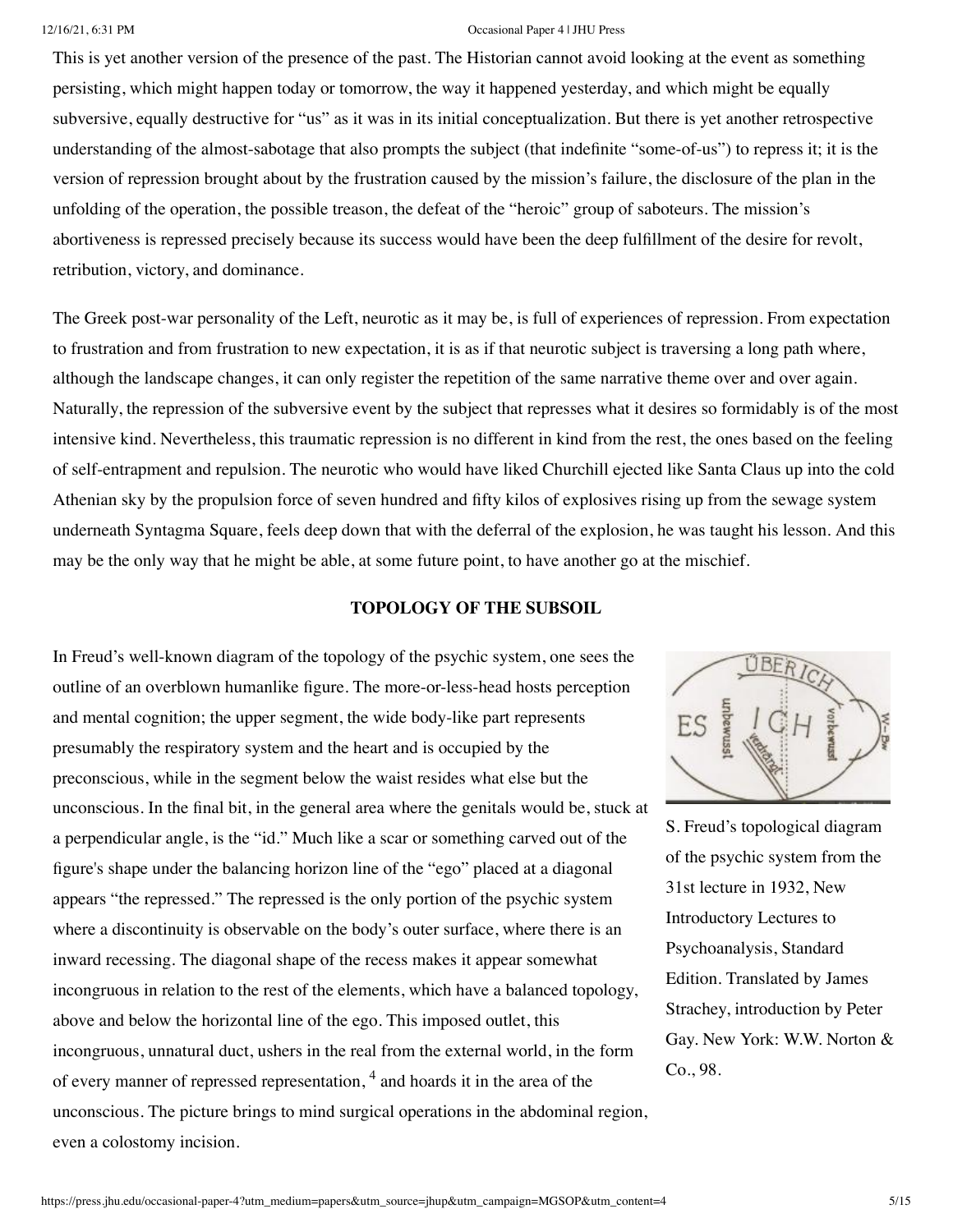Fully aware of how risky and at the same time naive it might be, I would like to align the Freudian topology of this picture of the psyche with the diagram of the attempted sabotage as it sketchily comes down to us in the case of the historical events of the Grand Bretagne, four days before the New Year of 1945. To understand this attempt, it would help to subsume the analogy in terms of a more inclusive metaphor, the origin of which is located in the body of Freud's psychic system and its end in the body of the city as represented by the physical structure of the building (the Grand Bretagne) in the heart of Athens, together with the ground and the subsoil on which it stands. Under the surface of the city's main square, Syntagma (or Constitution) Square, in its unfamiliar terrain, a network of drainpipes temporarily sheltered the saboteurs, who started out from some part of Free Greece, (possibly even Mount Olympus)<sup>[5](https://press.jhu.edu/occasional-paper-4?utm_medium=papers&utm_source=jhup&utm_campaign=MGSOP&utm_content=4#note5)</sup> carrying the explosives for the hotel's destruction. The historic coincidence helps the analogy between the urban body and its corresponding, psychic one.

Over the ground's horizontal line—in cross-section—lies the trunk of the building which has been designated to host the Greek political leaders' meeting led by Churchill, and which includes not only a British but also a Soviet delegation. Given the time-frame of Churchill's arrival from England for the crucial meeting on Boxing Day (December 26) '44, we might be allowed the conceptual association of him as Santa Claus ([pic.3](https://press.jhu.edu/occasional-paper-4?utm_medium=papers&utm_source=jhup&utm_campaign=MGSOP&utm_content=4#pic3)) bringing as gifts to postoccupation Greece the supremacy of the British, the disarmament of the Greek People's Liberation Army (ELAS, which finally happened the following month),  $<sup>6</sup>$  $<sup>6</sup>$  $<sup>6</sup>$  and the post-war</sup> ascendancy of the pro-Western, neo-colonialist political state of affairs that lasts to this day. The crucial character in the meeting is not the Empire's Prime Minister but the one intended to take on the duties of the absent king, none other than a cleric, the haughty Archbishop of Athens Damaskenos.



The British Prime Minister Winston Churchill during his visit to Athens, Christmas of 1944.

Much earlier in the month for two consecutive days (3 and 4 December), large demonstrations had taken place in and around Syntagma Square, organized by the Greek Communist Party and the Liberation Front (the civilian arm of ELAS), attended by upwards

of 200,000 unarmed citizens, which had ended with the unprovoked attacks by the joined Greek government forces and the British army that left about thirty civilians dead. In the course of the month of December, battles took place between ELAS and the British forces that had the support of Greek government. The British imported 60,000 of their own (Commonwealth) soldiers, 80 tanks, and 200 airplanes, which bombed and pelted the city, blowing up buildings and arresting upwards of 15,000 men and boys, from the age of 10 to 60 years old. Already by month's end, victory seemed to have been decided in favor of the British, and the forces of the Left started evacuating the city and withdrawing to the countryside, taking 8,000 hostages with them. The urban soil bears the weight of the dead and of the ruins of buildings blown up in street fights.

Excavation in Syntagma Square, on the side of the Hotel Grand Bretagne, where a segment of an ancient aqueduct is visible (2004).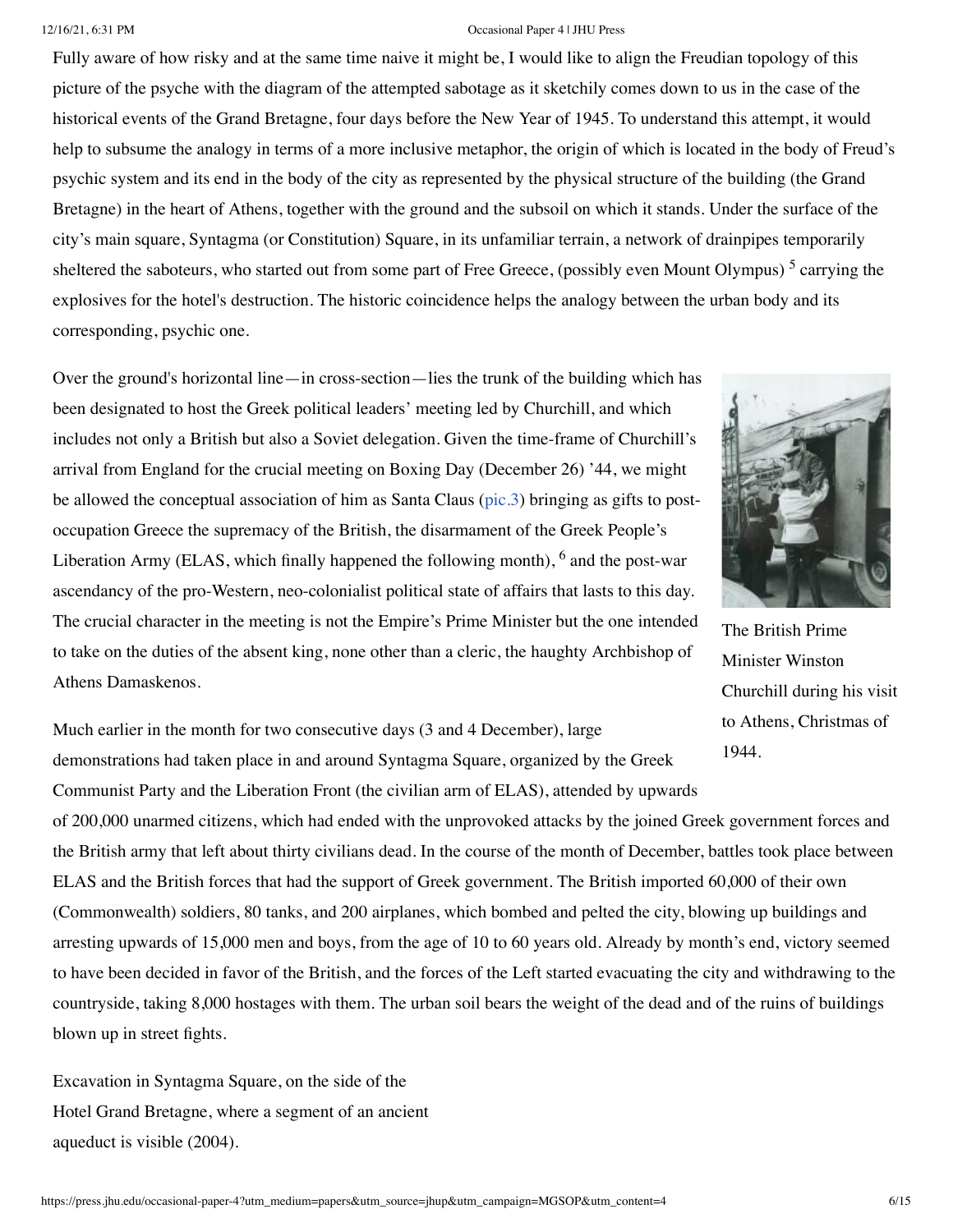

The geography of the saboteurs' infiltration follows the geographical lay-out of the military and social forces on the surface of the city. At the center, Hotel Grand Bretagne, situated next to the Parliament and near the British Embassy (and in 1944 right across from the Police Headquarters), delineates Kolonaki, the part of the city that remained immune to the communist forces throughout the events and is the home- ground of the urban upper class. It is of great interest that the topological layout of social and political forces, on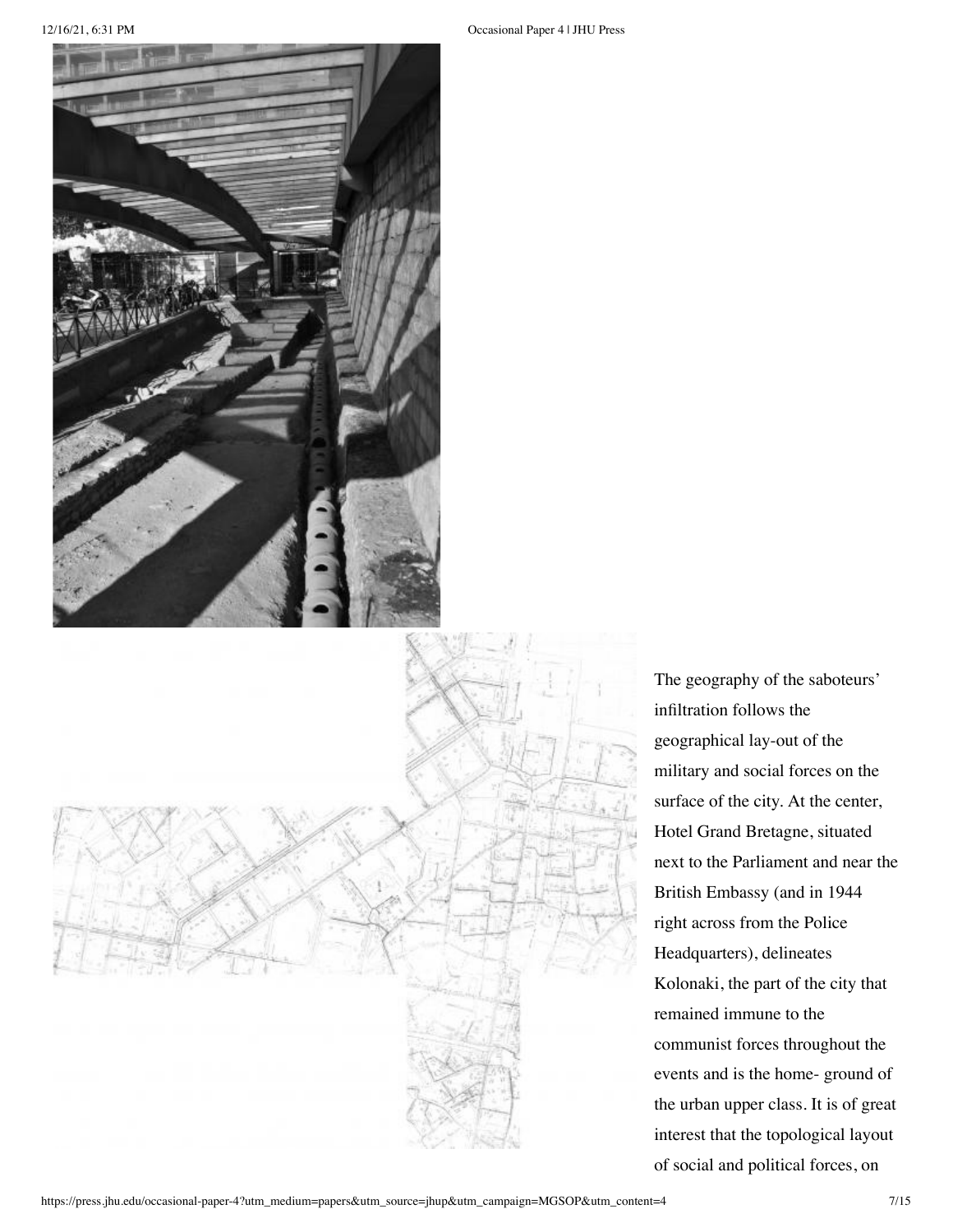Part of a map of the sewage system of the center of Athens. The sewers of Hermou and Panepistimiou streets are the same today as they were in 1944.

the boundary between the eastern and western center of Athens, has not changed since WWII. Between

Exarcheia (the bohemian, anti-establishmentarian, youth-oriented, resistant and, by now, anarchist segment of the city) and Kolonaki that borders it, the boundary still runs between the richest and the poorest, between financial robustness on the one side and wage labor and intellectualism on the other, the boundary between legality and disobedience, with everything this implies and includes today. <sup>[9](https://press.jhu.edu/occasional-paper-4?utm_medium=papers&utm_source=jhup&utm_campaign=MGSOP&utm_content=4#note9)</sup> The same boundary dynamic has been finding expression for decades in the hundreds of marches that take place yearly in Athens. They start in the west, from the lower-class Omonoia Square or the Polytechnic School, and end in Syntagma or even further northeast at the American Embassy.In the underground of Syntagma Square and around the perimeter of the hotel [\(pic.4\)](https://press.jhu.edu/occasional-paper-4?utm_medium=papers&utm_source=jhup&utm_campaign=MGSOP&utm_content=4#pic4), the group of saboteurs had already arrived on the evening of December 24. The explosives had been put in place, but the saboteurs were accidentally discovered through a manhole. A fight with the British soldiers ensued, and (possibly) on an order by the Greek Communist Party the mission was aborted. The underground route established by the saboteurs is still uncertain. Testimonies seem to favor a route that started at Monastiraki Square and up towards Syntagma, through the sewer system of Hermou Street.  $^7$  $^7$  Alternate accounts give a descent from the gully of St. Daniel to Elaionas (in the western part of the city) via Omonoia Square and up Panepistimiou Street, towards the Grand Bretagne  $^8$  $^8$  ([pic 5](https://press.jhu.edu/occasional-paper-4?utm_medium=papers&utm_source=jhup&utm_campaign=MGSOP&utm_content=4#pic5)). In either case the group came up through the sewer network from the west and from a lower ground level, and traveled eastward in an opposite direction to the flow of sewage down into the central pipeline of the river Kifissos.

It is an interesting and noteworthy fact that along the same westward route down which the urban sewage flows, but in the opposite direction, the thousands of post-war marches come up (eastward) to the city center, as if following that oneoff trail of the would-be saboteurs of the Grand Bretagne. The Freudian topology refers us at this point back to the viaduct of the repressed. As we recognize the somatomorphism of the Freudian sketch and by analogy locate the viaduct of the repressed in the bowel area of the abdominal cavity, we may carry this analogy between the body of the psyche and that of the city to its full conclusion. Freud's location of the unconscious is the area between the horizontal line of the ego and the lower part of the abdominal cavity. There, in the vicinity of the genital function and elimination, is where the id is situated. In the correspondence with urban topology, under the horizontal surface of the ground—i.e. the collective, urban ego—is located the sewage system, alongside the layers of the city's ancient matter from its habitation in prehistory to modern times.

Among the relevant topological schemata Freud used to describe psychic depth, and in addition to his famous metaphor of the layers of antiquity that he borrowed from the city of Rome, lies the metaphor of the iceberg. It is well known that only 1/10 of an iceberg is visible above the surface of the water and the remaining 9/10 are its invisible continuation below the surface. The choice of the iceberg is consistent with the theory claiming that the essence, the great part of the psychic mass, is situated somewhere down below what is immediately socially visible and accessible.

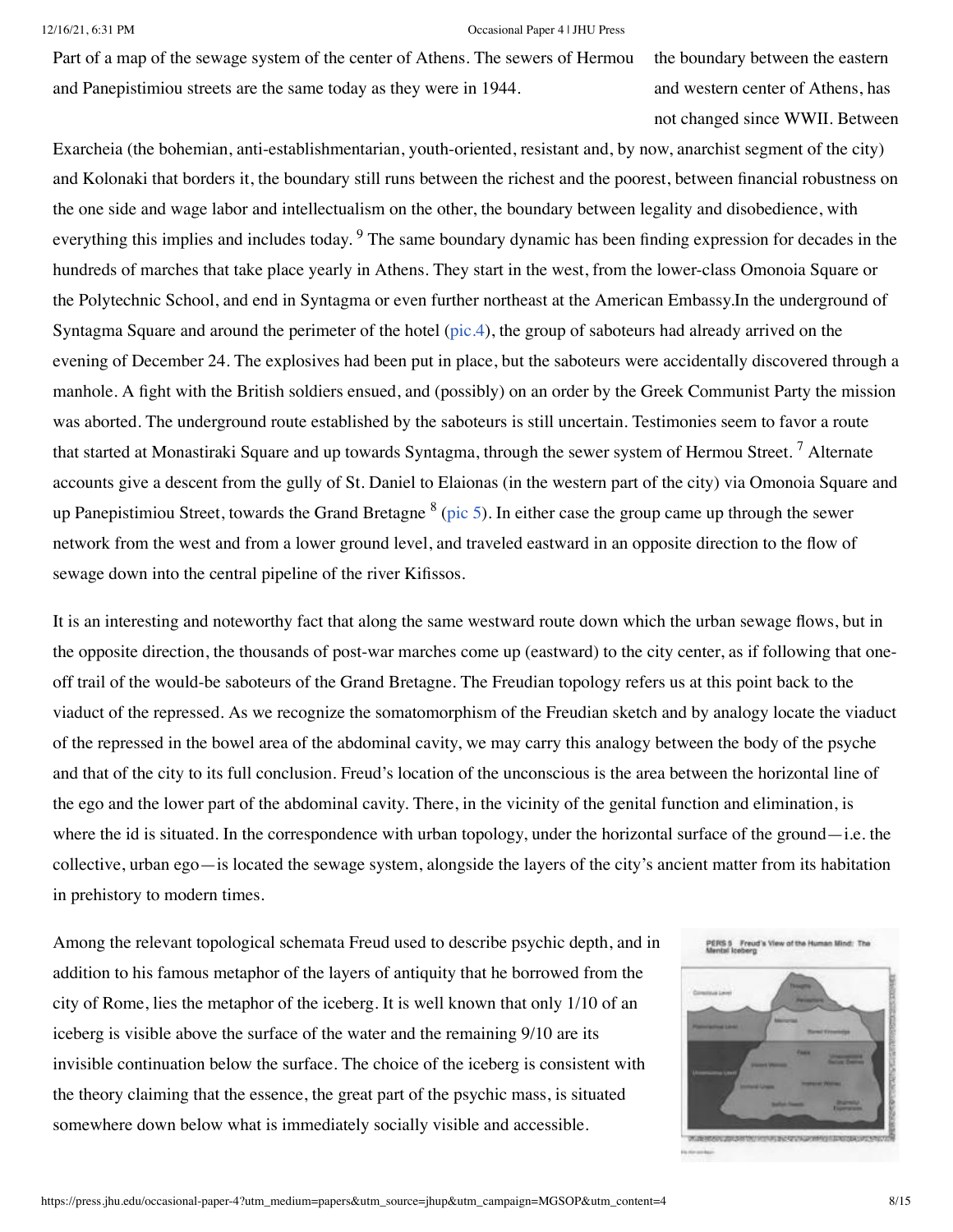Topologically, the ego is more than a region: it is a boundary. It is yet another horizon, a baseline, that differentiates the visible from the hidden, what can be uttered from what cannot.

Before we credit modern psychoanalysis with the discovery of the self's lower topological field though, let it be noted that in an older, emblematic humanist representation, Leonardo da Vinci's well known "Vitruvian Man" we find the subject's center situated low on the human body. Da Vinci correctly perceived that this is the geometric center of the circumference and the square wherein the human body is inscribed. Whereas literally speaking that center appears to be situated in the umbilicus (the symbolic identification of the beginning of the body with its geometric center) in geometric representation, the center is somewhat lower, exactly at the root of the genitals of that ideational body. In



drawing by Leonardo da Vinci.

his late humanist writings, Freud projected the variation of the somatomorphic topological model that we are considering now. In a popularized sketch of the iceberg, in the area below the horizontal line of the ego, where the bottom of the psychic sea begins, we encounter the following psychic material: fears, violent motifs, non-acceptable sexual impulses, immoral pursuits, irrational desires, selfish needs, and shameful experiences. How much clearer and more fecund than that can the description of the psychic under-world be?

# **THE RETURN OF THE REPRESSED**

Even though in the Freudian model (and the description it provides) the "scar" of the repressed seems to receive a number of the representations from the exterior world onto the interior of the unconscious, it appears that Freudian theory also admits to the reverse process. The process "by means of which repressed elements, never having been neutralized by repression, tend to resurface and manage to do so, though in the form of a compromise," is defined as *the return of the repressed*. <sup>[10](https://press.jhu.edu/occasional-paper-4?utm_medium=papers&utm_source=jhup&utm_campaign=MGSOP&utm_content=4#note10)</sup> It might very well be the case that the above definition sufficiently describes the history of post-war Athens. Attempting an interpretation of the sabotage of the Grand Bretagne, there is an effort to locate the historical continuity of the post-war city within the critical horizon of possibility. The beginning, near the umbilicus, is situated precisely at the wake of the German evacuation of Athens and right at the intervention of the British Imperial army during the month of December of 1944.

> Diagram of the possible underground

An application of the Freudian topological design of the structure of the psyche in the form of an iceberg.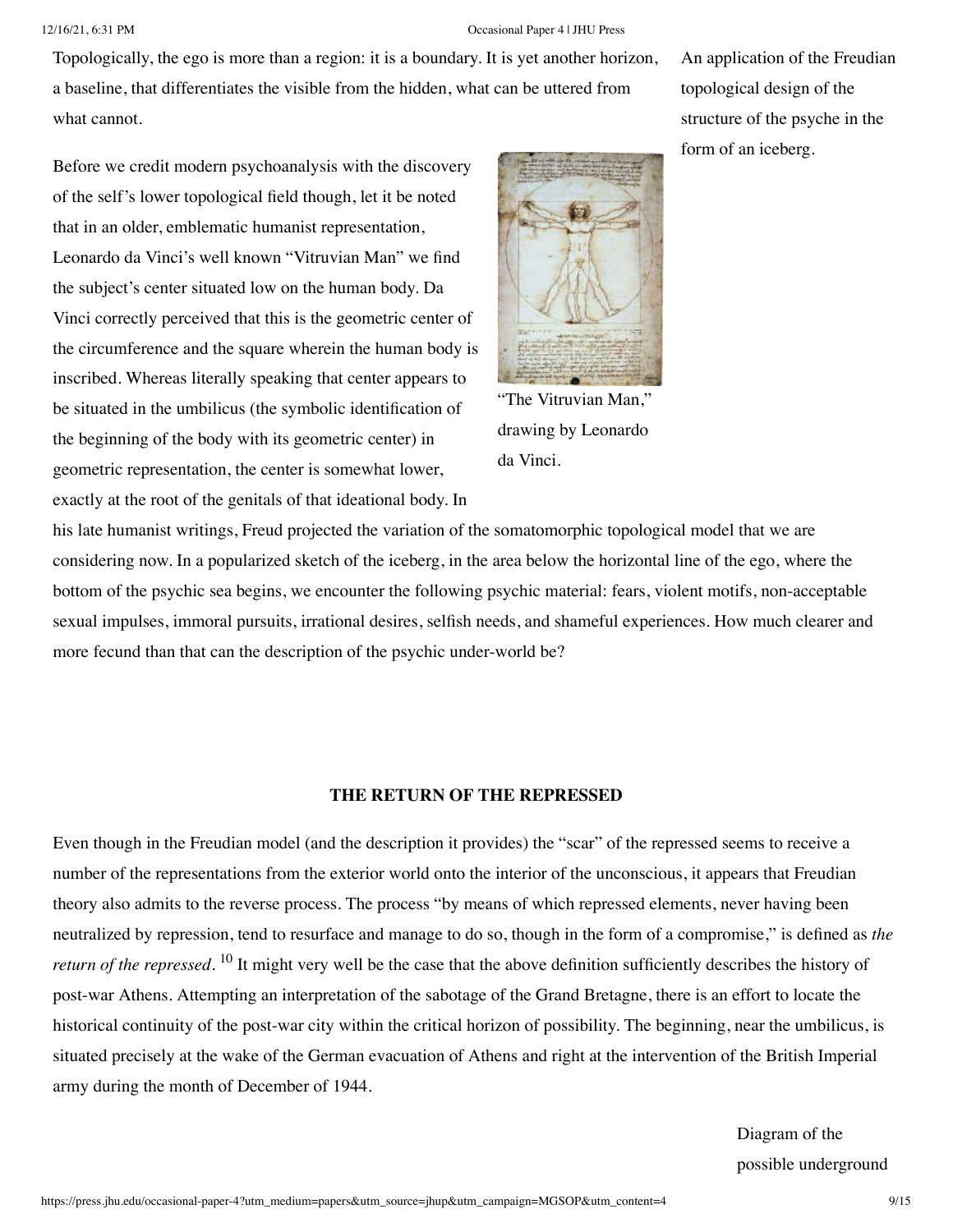The aborted sabotage of the Grand Bretagne signifies as an event, as a representation, the primary process of repression of that inaugural period in the war's aftermath. And the repression of the event of the sabotage, as I attempted to show at the beginning of this text, radiates through the whole of the constituent parts of urban subjectivity, a subjectivity that has formed both the Right and the Left. We might then want to read the event as a manifestation of the return of the repressed. That return is neither singular nor momentary, but rather it is repeated with the frequency of a ritual. It is, to remember Nietzsche, an "eternal return." From December '44 to today, in every protest march, in every such event whether small or large that obstructs the normal flow of life in the city—in a reverse direction to that of the sewage flowing from Kolonaki to the river Kifissos and, thence, to (the water-treatment plant) Psytallia —the route of the saboteurs is reiterated, except as a "return of the repressed." In other words, the manifestation of the repressed elements takes on the form of a compromise. The city's history and its social determination, irrespective of the fluctuations of the seasons, the euphoria of progress or the pessimism of crises continuously throws up, "the coming of current events which recall the repressed material" as Freud has delineated it (249), precisely because the return of the repressed "takes place in the guise of symptoms, dreams, parapraxes" (83). Thus, it would be perfectly consistent to call the interpretation of the sabotage of the Grande Bretagne symptomatic, to understand it as a mnemonic parapraxis, to allocate it, after its eventuation, to a realm other than the real, in the category of forgotten yet active dreams.



route of the Partisans of the Greek People's Liberation Army, through the sewer system of central Athens. The flow of the sewage and the route of the post-war protest marches move in opposite directions.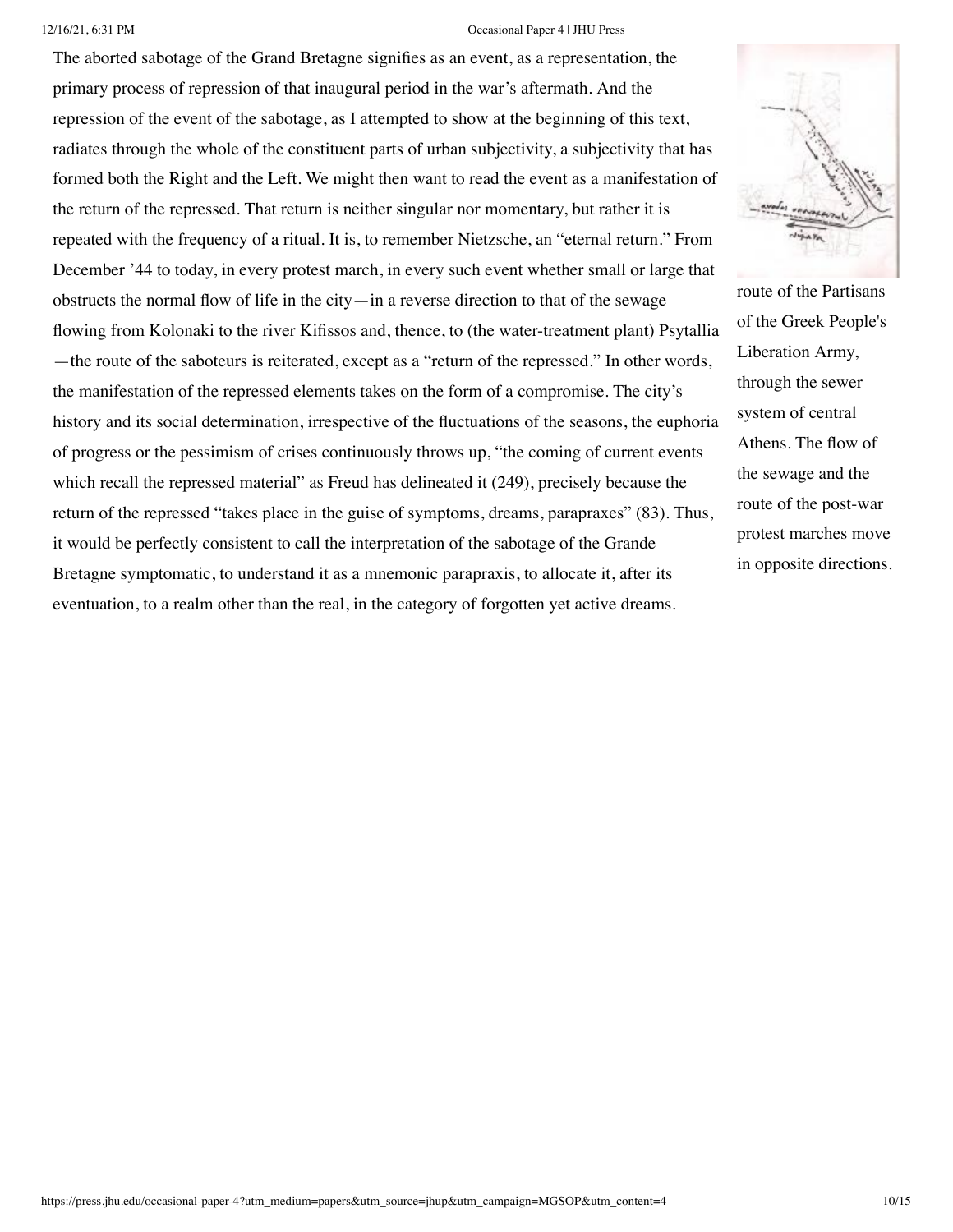

British paratroopers ensconced in the Acropolis Museum. In the background is visible a fragment from the Parthenon frieze. December 1944.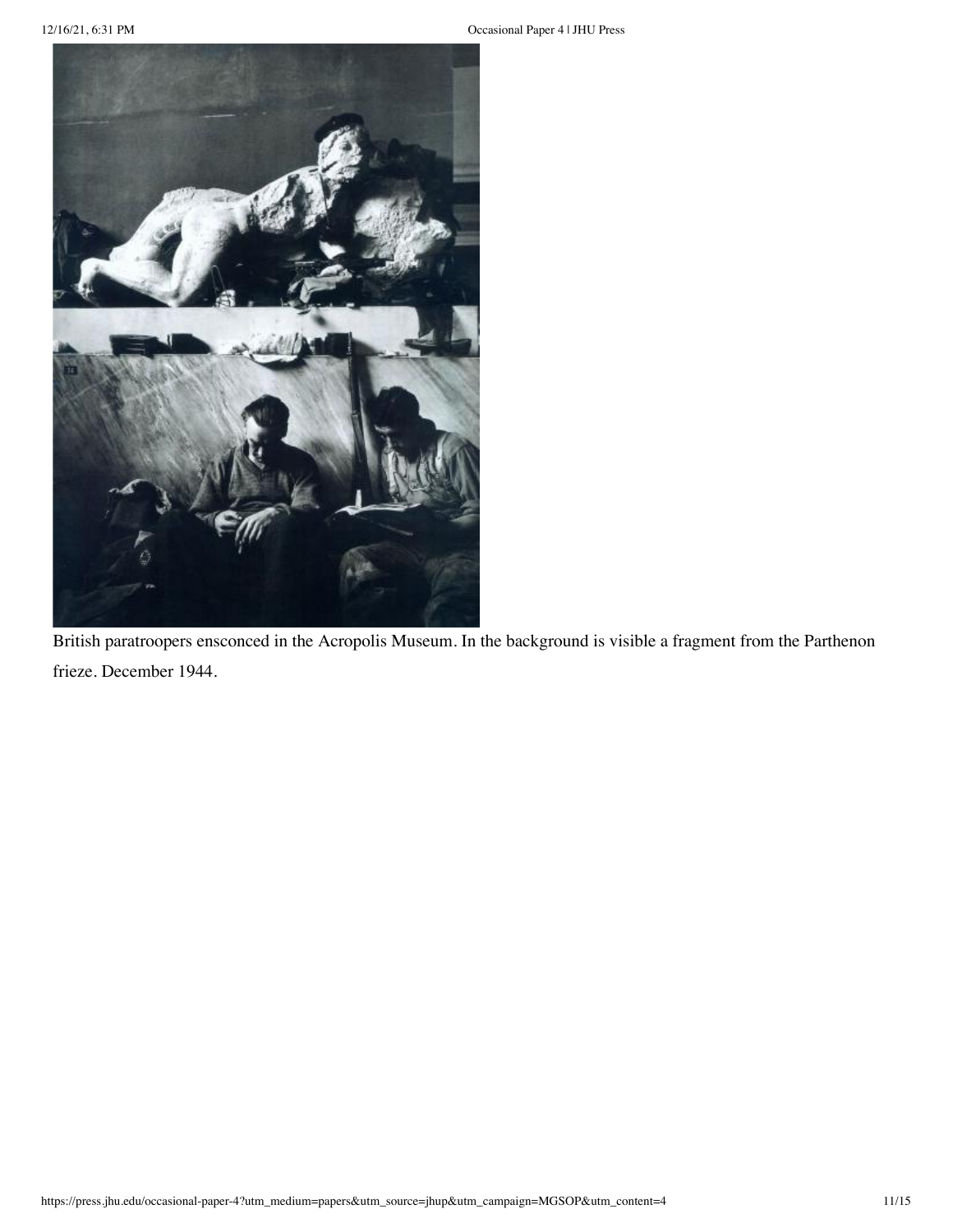

Ancient well within the archaeological space of the Ancient Agora.

Certainly, the story of the attempted sabotage against the Grand Bretagne in December 1944 is an isolated and unrepeatable event in the long history of the Athenian subsoil. The subsoil of Athens, nevertheless, remains a constant source of "returns of the repressed." A major factor in these returns is the ground's antiquity. Not only each time that an archaeological find surfaces from the ancient body of the city, but also every time a subject of the city or a traveler discover, to their personal surprise and joy, an ancient element in the light of day, the repressed returns. The compromise with the city's extremely ancient unconscious is part of the experience of every resident and visitor. Yet it seems that it is still too early for us to appreciate this: within the general hoarding of the dark subsoil, the datum of the near-sabotage of the Grand Bretagne in 1944 possesses a libidinal energy equivalent to a possible viewing of the limb of an ancient Kore, or even the viewing of an ancient well's opening, scarred by the friction of the rope releasing the bucket and bringing it back up from the dark water below.

# **NOTES**

1. The present text relies for its information on Dominique Eudes 1975. I have also relied on the oral testimonies collected by Giorgos Priovolos in *Μια αλυσίδα μνήμες. Αχαϊα και Βόρεια Πελοπόννησος 1940-1949*.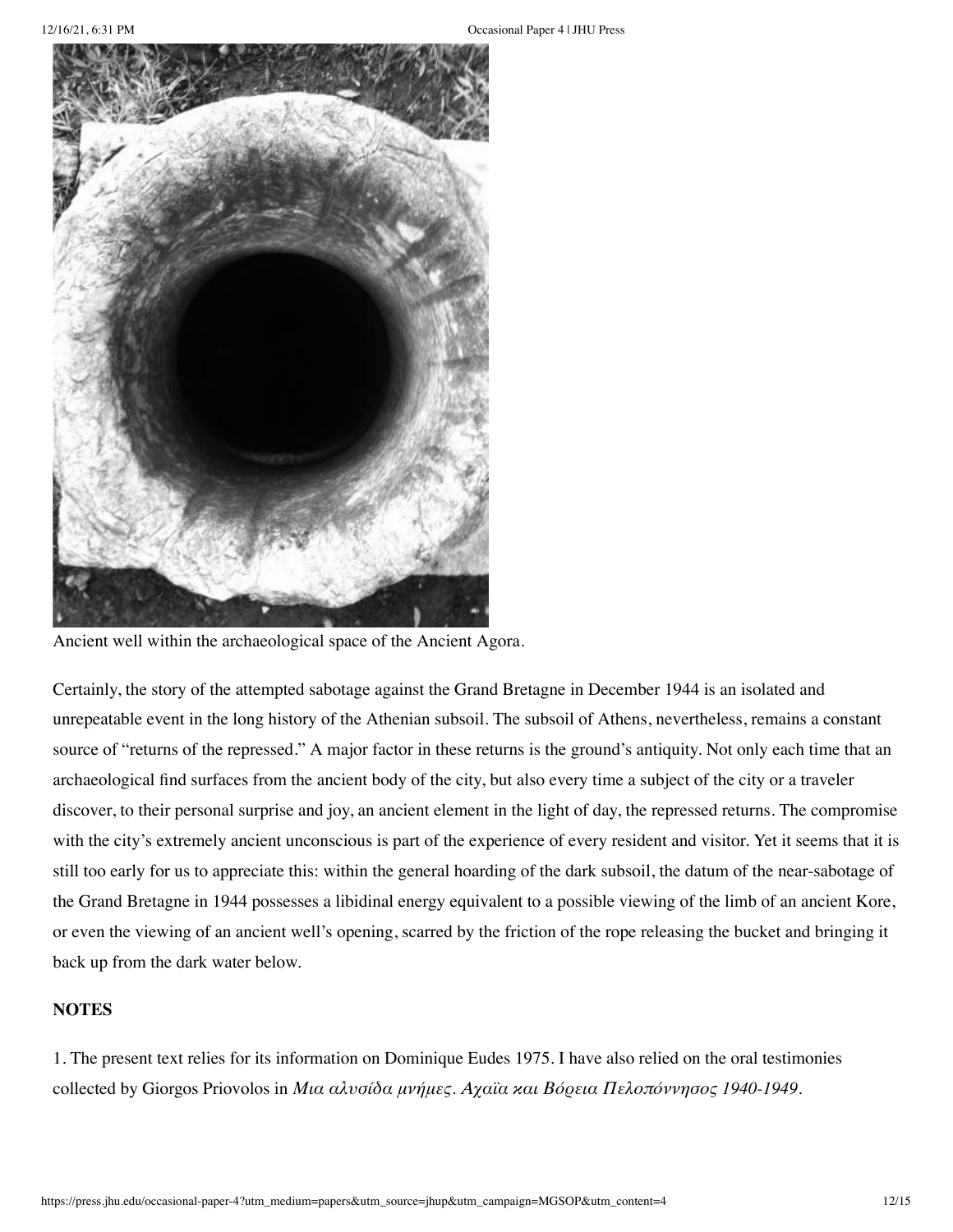2. What is now plain and clear is that neither future nor past things are in existence, and that it is not correct to say there are three periods of time: past, present and future. Perhaps it would be proper to say there are three periods of time: the present of things past, the present of things present, the present of things future. For, these three are in the soul and I do not see them elsewhere: the present of things past is memory; the present of things present is immediate vision; the present of future things is expectation. If we are permitted to say this, I see three periods of time and admit there are three. Still, it may be said three periods of time do exist-past, present and future-just as custom falsely put it; it may be so expressed. See, 1 do not care, or make any opposition or criticism-provided the statement be understood: that there is no existing now either of what is to be in the future or that which is past. There are few things which we express properly; more frequent are those that we express improperly, though making our intentions understood. (Saint Augustine, 350-351).

3. From a private conversation with a Greek academic historian of the Left (December 2012)

4. Cf. J. Laplanche, J.-B. Pontalis, 1986, 79.

5. See the description given in Eudes, 274, where one of the ELAS captains, Captain Vratsanos, stationed on Mt. Olympus at the time, seems to have received orders to send to Athens "three experienced pyro-technicians to take part in an important act of sabotage."

6. On 12 February 1945, the Plasteras government and EAM (Greek Liberation Front) signed the infamous Varkiza Agreement, which stipulates, among other things, the full disarmament of EAM without the disarmament of the other forces.

7. Whereas Hermou Street was not central in the post-war political narratives about the center of Athens, in the unrest of December 2008 it suddenly acquired a leading role, as several shops and buildings were burned down there, indexing thus the anti-consumerist rage of the crowd at a time just prior to the collapse of hyper-consumerism, as is also attested in the following testimonial "Clashes break out in Hermou Street from the Church of Evangelistria down, where commercial venues are targeted along with the Police Precinct of the Acropolis." See also *Athens, City Without Walls*, 66

8. Cf. Eudes, 274f.

9. In the course of the battle of Athens, in December 1944, an English tank was stationed on the border of Exarcheia and Kolonaki, at the intersection of Skoufa and Sina streets, aiming at targets to the west, towards Omonoia Square, Kaningos Square, and Exarcheia. Correspondingly, after the war years and more intensely today, police squads are stationed two streets below, on Asclepios Street, overseeing and patrolling the same boundary between the two Athenian regions with their opposite social and political positions.

10. Laplanche and Pontalis, 1986, 248.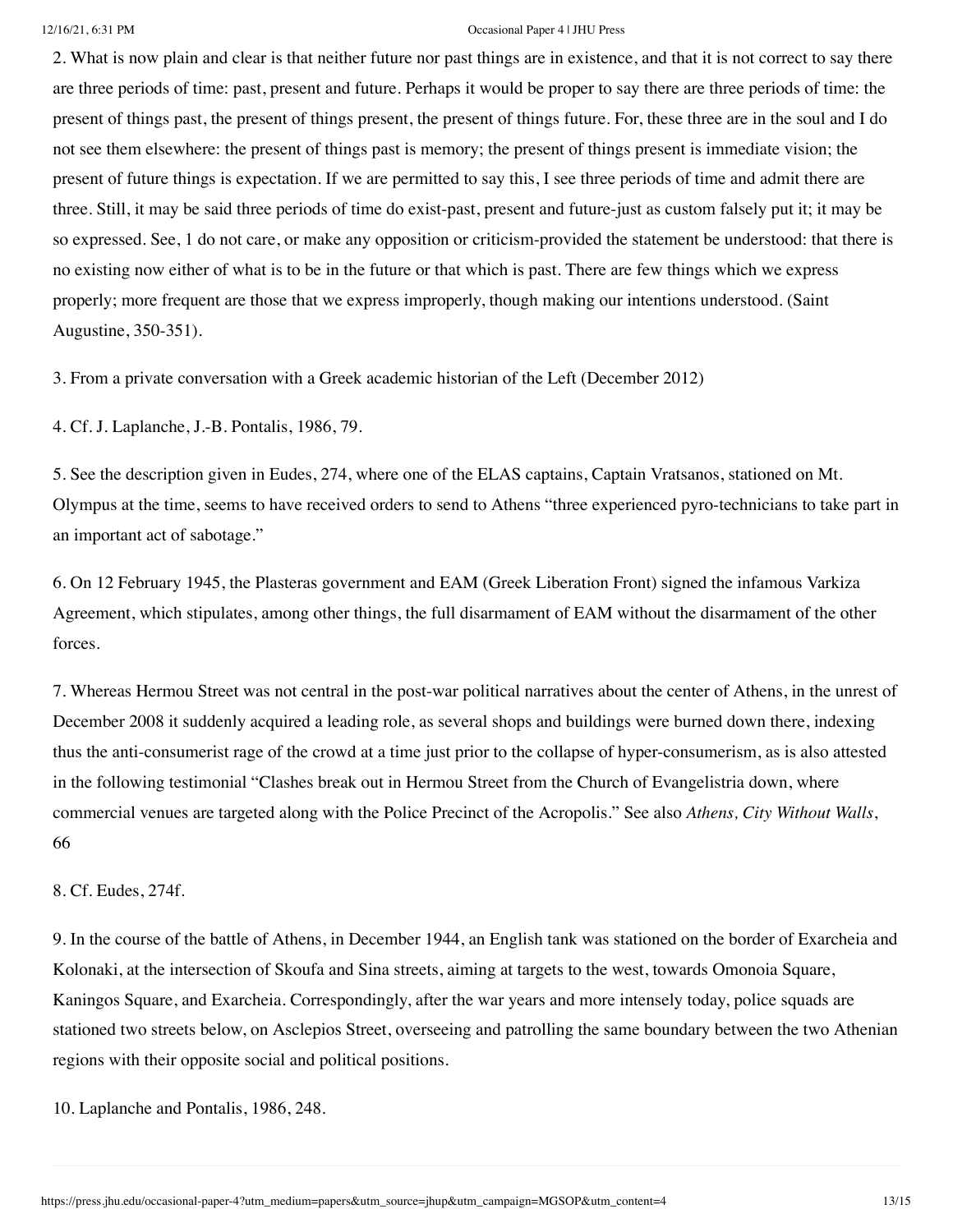## *ILLUSTRATIONS*

**pic.1.** A celebration of the Greek People's Liberation Army, with the Grand Bretagne in the background.

pic. 2. S. Freud's topological diagram of the psychic system from the 31<sup>st</sup> lecture in 1932, *New Introductory Lectures to Psychoanalysis*, Standard Edition. Translated by James Strachey, introduction by Peter Gay. New York: W.W. Norton & Co., 98.

**pic. 3.** The British Prime Minister Winston Churchill during his visit to Athens, Christmas of 1944.

**pic. 4.** Excavation in Syntagma Square, on the side of the Hotel Grand Bretagne, where a segment of an ancient aqueduct is visible (2004).

**pic. 5.** Part of a map of the sewage system of the center of Athens. The sewers of Hermou and Panepistimiou streets are the same today as they were in 1944.

**pic. 6.** An application of the Freudian topological design of the structure of the psyche in the form of an iceberg.

**pic. 7.** "The Vitruvian Man," drawing by Leonardo da Vinci.

**pic. 8**. Diagram of the possible underground route of the Partisans of the Greek People's Liberation Army, through the sewer system of central Athens. The flow of the sewage and the route of the post-war protest marches move in opposite directions.

**pic. 9.** British paratroopers ensconced in the Acropolis Museum. In the background is visible a fragment from the Parthenon frieze. December 1944.

**pic. 10.** Ancient well within the archaeological space of the Ancient Agora.

# *REFERENCES CITED*

No author. 2010.

*Αθήνα Ανοχύρωτη Πόλη: Χωρική Ανάλυση Της Εξέγερσης Του Δεκέμβρη 2008*. [Athens: City Without Walls] No publisher. [Accessed December 23, 2014.](https://www.academia.edu/4648617/%CE%91%CE%B8%CE%AE%CE%BD%CE%B1_%CE%91%CE%BD%CE%BF%CF%87%CF%8D%CF%81%CF%89%CF%84%CE%B7_%CE%A0%CF%8C%CE%BB%CE%B7_%CE%A7%CF%89%CF%81%CE%B9%CE%BA%CE%AE_%CE%91%CE%BD%CE%AC%CE%BB%CF%85CF%EF%BF%BD%CE%B7_%CF%84%CE%B7%CF%82_%CE%95%CE%BE%CE%AD%CE%B3%CE%B5%CF%81%CF%83%CE%B7%CF%82_%CF%84%CE%BF%CF%85_%CE%94%CE%B5%CE%BA%CE%AD%CE%BC%CE%B2%CF%81%CE%B7_2008)

Augustine, E. B. Pusey, Temple Scott, and Maxwell Armfield. 1909.

*The Confessions of Saint Augustine.* London: Chatto & Windus.